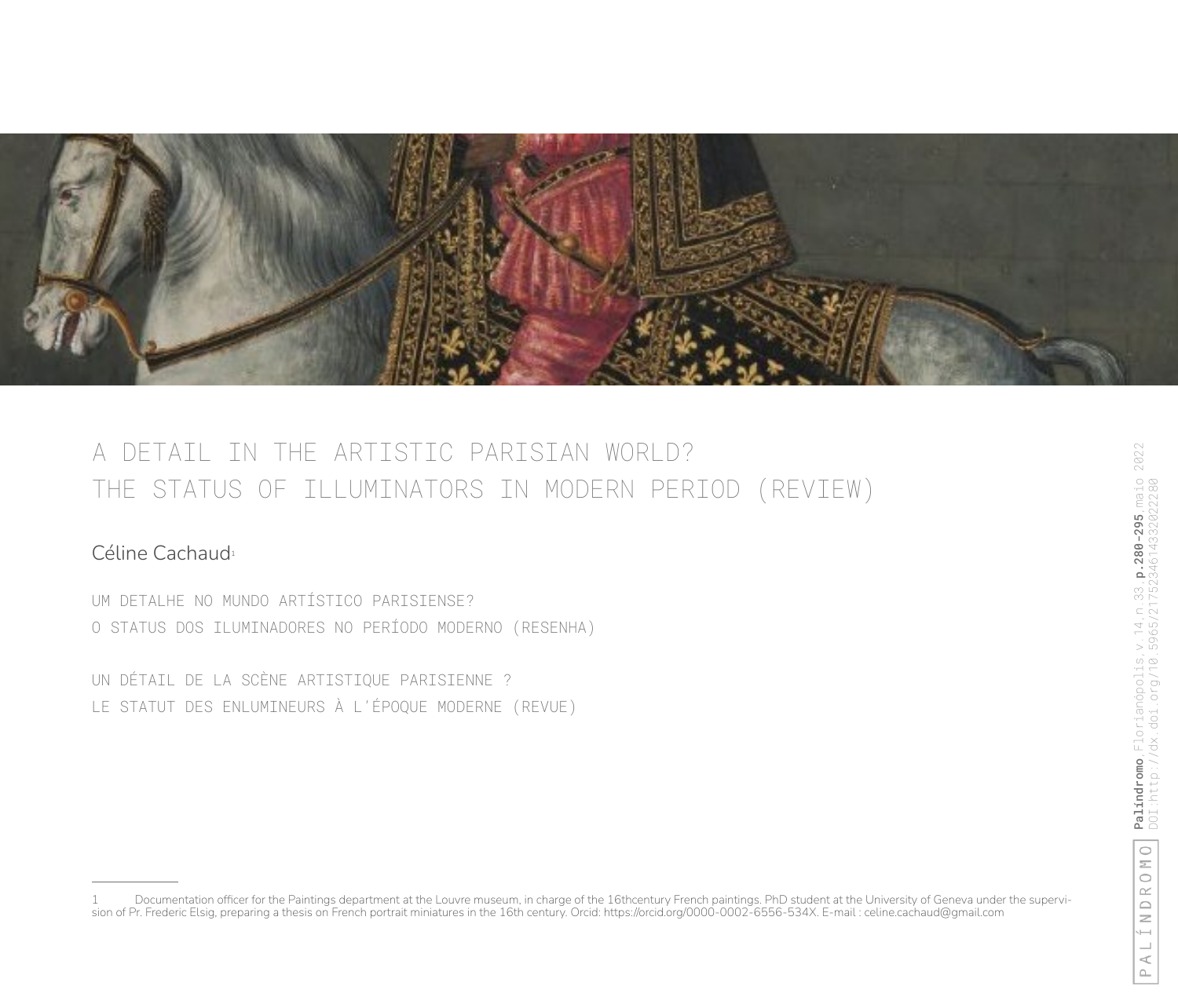# A DETAIL IN THE ARTISTIC PARISIAN WORLD? THE STATUS OF ILLUMINATORS IN MODERN PERIOD (REVIEW)

# ABSTRACT

This article reviews the recent publication of Richard and Mary Rouse's investigation of the French illuminators between 1500 and 1715 and the new information brought to light regarding the evolution of their profession, their daily life and their integration into the Parisian artistic community. In doing so, further elements and reflexions are added, regarding the semantic evolution of the word *enlumineur* compared with the new word *miniaturiste* appearing in the early 17th century vocabulary and Parisian cultural world.

Keywords: Review. Illuminators. Miniaturists. Book trade. Trade's history.

#### RESUMO

Este artigo analisa a recente publicação da investigação de Richard e Mary Rouse sobre os iluminadores franceses entre 1500 e 1715 e as novas informações trazidas à luz sobre a evolução de sua profissão, seu cotidiano e sua integração na comunidade artística parisiense. Ao fazê-lo, acrescentam-se mais elementos e reflexões sobre a evolução semântica da palavra *enlumineur* em relação à nova palavra *miniaturiste* que surge no vocabulário do início do século XVII e no mundo cultural parisiense.

Palavras-chaves: Crítica. Iluminadores. Miniaturistas. Negócio de livros. História de negócios.

#### RÉSUMÉ

Cet article est une recension de la récente publication de Richard et Mary Rouse intitulé Renaissance Illuminators in Paris. Artists & Artisans 1500-1750 (pub. 2019). De nouvelles informations y sont apportées quant à la vie, à l'évolution professionnelle et à l'intégration des enlumineurs dans la communauté artistique de Paris à l'époque moderne. L'article est complété d'indications et réflexions concernant l'évolution sémantique du terme "enlumineur" par rapport au terme "miniaturiste" qui apparaît dans la littérature au début du XVIIe siècle, et la révolution culturelle que provoque ce changement.

Mots-clés: Recension. Enlumineurs. Miniaturistes. Marché du livre. Histoire des métiers.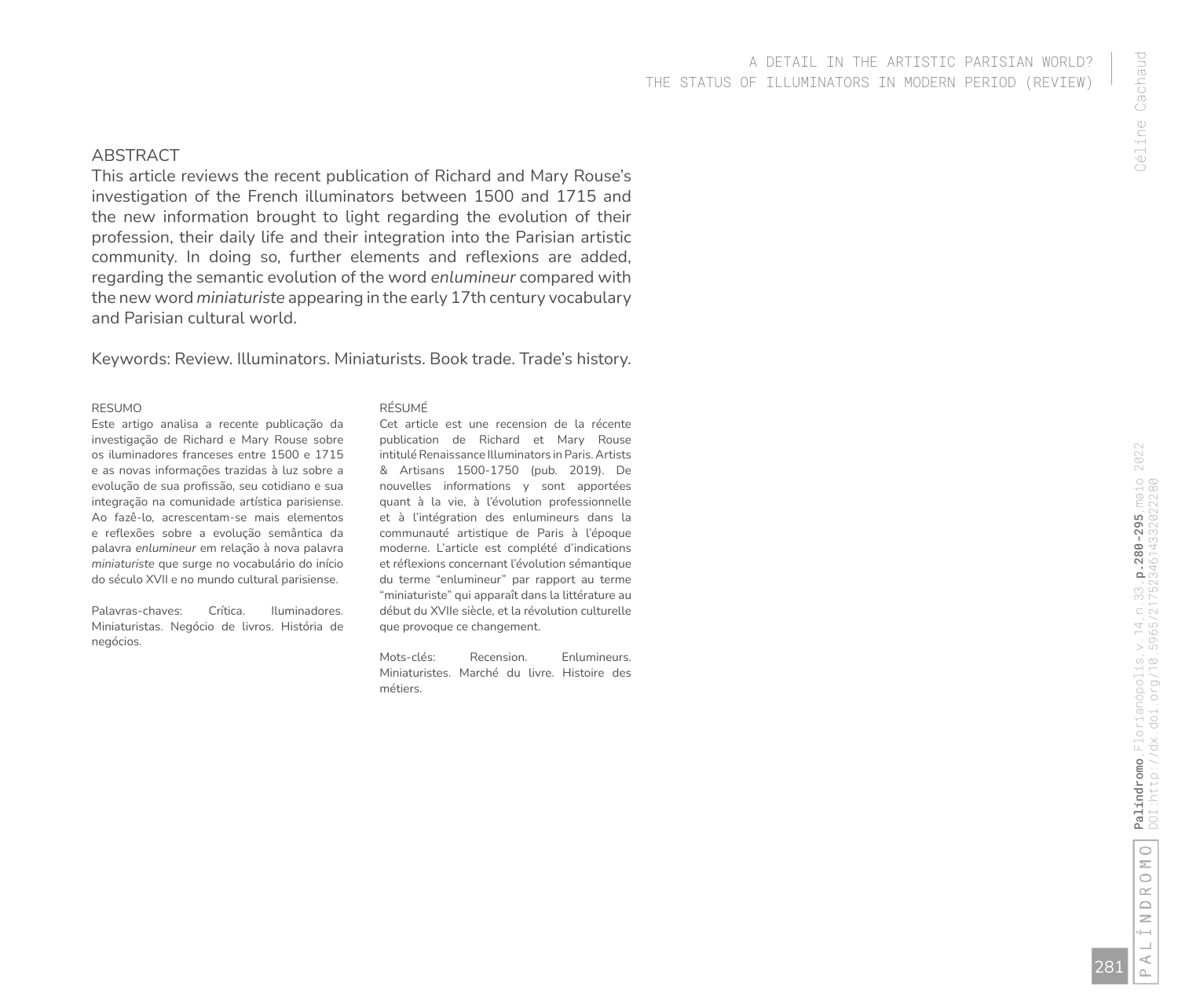Here is a review of the recent publication of Mary and Richard Rouse: *Renaissance Illuminators in Paris. Artists & Artisans 1500-1750,*  published in Turnhout by Harvey Miller in 2019 2 *.* It should not surprise us that this book quickly becomes a reference for the study of the illuminators' profession, such as was their previous work on illuminators from the 13th to the 15th century as it offers new information on the illuminators' *métier* during the modern period <sup>3</sup>. While illuminators, and their co-workers in the book trade, were often considered as a detail in the general Art History, quite set apart from the Fine Arts, this publication certainly showcases that it was never the case in their time, and gives them their rightful place as polyvalent artists, building bridges between painters and the book trade, which included editors and printers of engravings and manuscripts, and inventing new forms of art that flourished from the 16<sup>th</sup> century, all of this in order to survive in Modern period France.

This book, also a deathbed request by the late Myra Dickman-Orth (1934-2002), an art historian specialized in Renaissance illumination, is the result of sixteen years of research. The authors have been able to reconstruct a history from fragments, starting from a simple word: *enlumineur*, illuminator in English. This word is scattered among hundreds of archival records and encompasses many information and meanings for the man living in the Modern period. This plurality of meanings and activities linked with them is explained in the essay, composed of five chapters, each linked to a specific type of archival document: legal and judicial issues (chapter 1), notarial deeds of these artists' daily life (chapter 2), the business-related papers including contracts for commissions (chapter 3) and apprenticeship (chapter 4) and the conclusion on the continuity of the illuminators trade after 1715.

<sup>2</sup>  ROUSE, R.H.; ROUSE, M.A. Renaissance Illuminators in Paris. Artists & Artisans 1500-1750. London and Turnhout: Harvey Miller Publishers, 2019. 280 pp. Colour illustrations, bibliography, and index. €125,00. ISBN 978-1-912554-28-7

<sup>3</sup>  ROUSE; R. H.; ROUSE, M. A. Manuscripts and their Makers. Commercial Book Producers in Me - dieval Paris, 1200- 1500. London and Turnhout: Harvey Miller Publishers, 2000.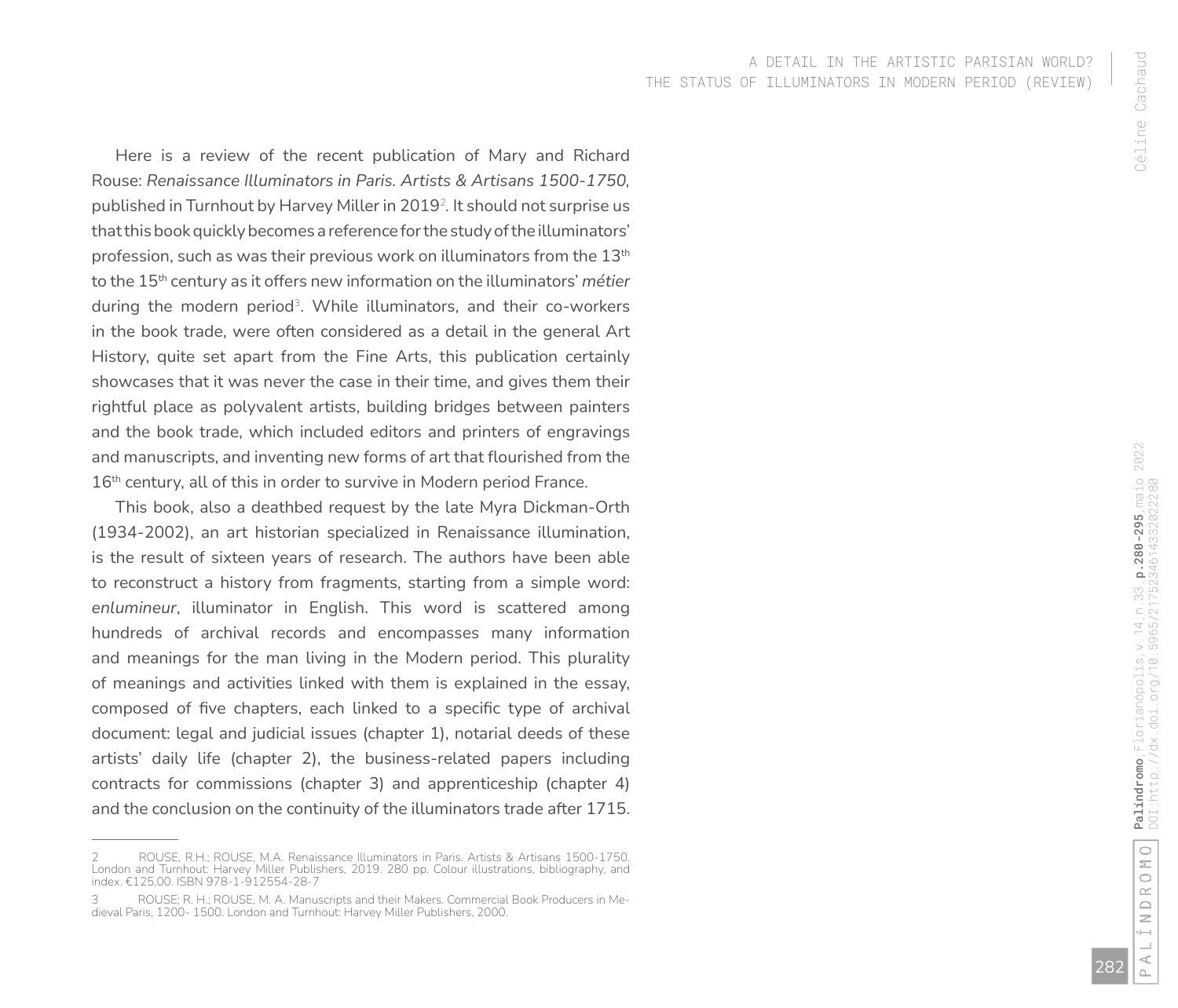(Fig.1) The essay is followed by the basis of their research: a Register of more than 500 names, ordering alphabetically all the illuminators and their co-workers such as parchment-makers, scribes and editors that have been mentioned in the *Fichier Laborde,* a repertoire recording christenings, marriages, deaths, etc. <sup>4</sup> The Rouses' choice to publish only those named as illuminators proper or correlated to their work, like parchment makers, highlights one very important idea: an illuminator works on a book. This detail is quite important as in the end of the  $16<sup>th</sup>$ century, this profession broke away from those using the same pictorial technique but only for independent works of art: the miniaturists. Although they may work together, they may combine both skills, and they use the same technique and materials, these productions cannot be mistaken for the same, much like the words used to name them. Hence this paper gives in details a review on this book about illuminators only, followed by further thoughts on their links with miniaturists, and more generally, the art world surrounding them.

Until the 16<sup>th</sup> century, illuminators were painters of the books' pages and as such, linked to the book trade professions which included librarians, parchment makers, scribes, bookbinders, etc. This group of workmen were all under the jurisdiction of the University of Paris, and not gathered in corporations as were all the other professions in Paris<sup>5</sup>. According to the Rouses and recent research, book trade had Céline Cachaud

Céline Cachaud

<sup>4</sup>  This *Fichier* is a repertoire of craftsmen that have appeared in the Parisian archives, most of them destroyed during the uprising of *La Commune* in Paris in 1871, all compiled by art historian Léon de La borde. It is one of the most useful tools for the documentation or artists' lives, including not only painters and sculptors, but also masons, musicians, and so on. The *Fichier Laborde* or *Répertoire alphabétique de noms d'artistes et artisans, des XVIe, XVIIe et XVIIIe siècles, relevés dans les anciens registres de l'État civil parisien…* is kept at the French National Library, and is entirely digitized: Laborde, L. de. Paris, Biblio thèque nationale de France, Department of Archives and Manuscripts, NAF 12038-12215 [Online, last visited on January 22nd]: <u>https://archivesetmanuscrits.bnf.fr/ark:/12148/cc11638z</u>.

<sup>5</sup> Until the Revolution in 1789, almost all professions were ruled by corporations, that is to say by groups of men making sure their coworkers were trained and working according to the proper standards of their profession. Workers were often controlled that there were not cheating on the quality of their products (especially for textiles and goldsmithery) and that their behaviour was not threatening their co - -workers livelihood. Further reading : LESPINASSE, R. De ; BONNARDOT, F. Les métiers et corporations de la ville de Paris : XIIIe siècle, Le Livre des métiers d'Etienne Boileau. Paris : Imprimerie Nationale, 1879 ; COORNAERT, E. Les corporations en France avant 1789. Paris, Gallimard, 1868.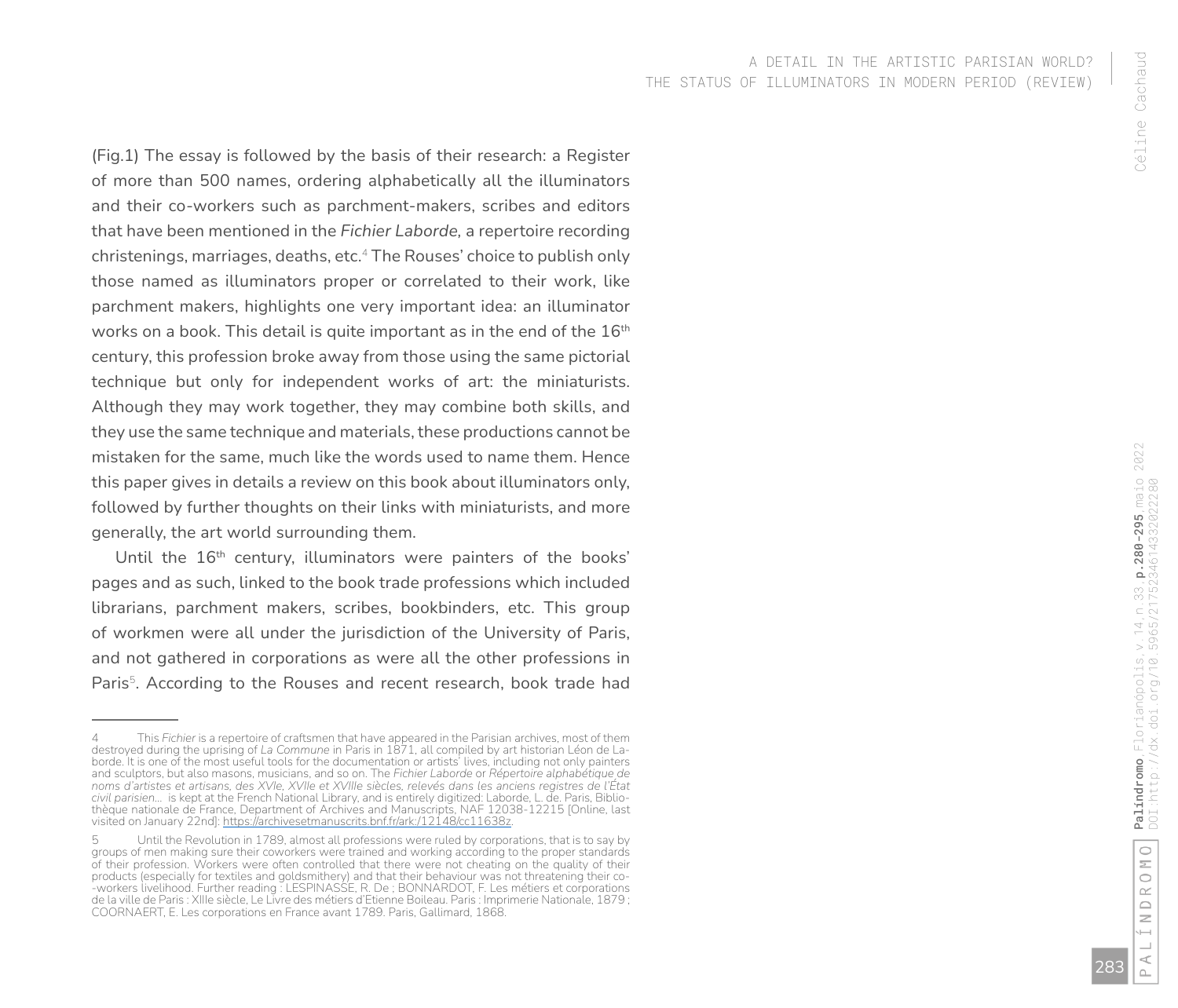been one of the most important professions in France since at least the  $13^{\text{th}}$  century $^{\circ}$ . In this field, Paris concentrated most of the workforce, being one of the main production centres in Europe in addition to being France's main political, economic, and cultural hub <sup>7</sup>. Upon the advent of the press and during the modern period, it was only shadowed by Venice, its greatest rival. Even the terrible events of the  $16<sup>th</sup>$  century, what with regicides and Religious Wars, did not have any impact on its production <sup>8</sup>. Nevertheless, this invention of the printing process and the evolution of European thinking, with the development of Humanism and Reform, shaped this workforce which included among others, librarians becoming editors, parchment sellers and copyists quickly disappearing, and of course, illuminators. The latter, although they have survived up to now <sup>9</sup>, had to quickly evolve over a few decades while their livelihood was being threatened.

Without restrictions, the illuminators were able to offer various productions: from book illumination, they produced independent miniatures, could paint playing cards and illuminate engravings. However, freedom comes with self-sufficiency and only the well-connected artists could hope to thrive. Consequently, by the  $16<sup>th</sup>$  century, many illuminators had no other choice than joining the Painters' corporation (ROUSE; ROUSE, 2019, p. 21-23). It is unfortunately very difficult to

Apart from the Rouses' publication of 2000 (see note 1), you can read: LABARRE, A. Histoire du livre. Paris : Presses Universitaires de France, 2001 and also CASSAGNES-BROUQUET, S. La passion du livre au Moyen âge. Rennes : Éd. Ouest-France, 2003.

<sup>7</sup> JOUANNA, A. La France du xvi<sup>e</sup> siècle, 1483-1598. 2<sup>nd</sup> édition. Paris : Presses Universitaires de France, 2006. LE FUR, D. Une autre histoire de la Renaissance. Paris : Perrin, 2018.

Sixteenth century has been most eventful for the French history. Six kings came on the throne. Next to European rivalry between France and the Holy Roman Empire and Kingdom of Spain of Charles V and then Philip II on one side, and Henry VIII's then Elizabeth I's England on the other, religious turmoil of the Reformation brought out civil war, starting from Henri II's reign (r. 1547-1559), reaching to the well - -known Saint-Bartholomew's massacre on August 24<sup>th</sup> 1572 and ending with Henri IV (r. 1589-1610). These religious wars also led to two regicides: the one of Henri III in 1589 by the monk Jacques Clément, and in 1610 of his successor Henri IV, known as protestant, although he converted to Catholicism to ascend the throne of France, by Ravaillac. Further reading about French history: KNECHT, R.J. The Rise and Fall of Renaissance France 1483-1610. London: Wiley Blackwell, 2001. (2nd ed., 1st ed. in 1996 by Fontana Press).

In France, the métier is still alive; it is taught at the Institut Supérieur Européen de l'Enluminure et du Manuscrit (ISEEM), located in Angers: https://iseem.fr.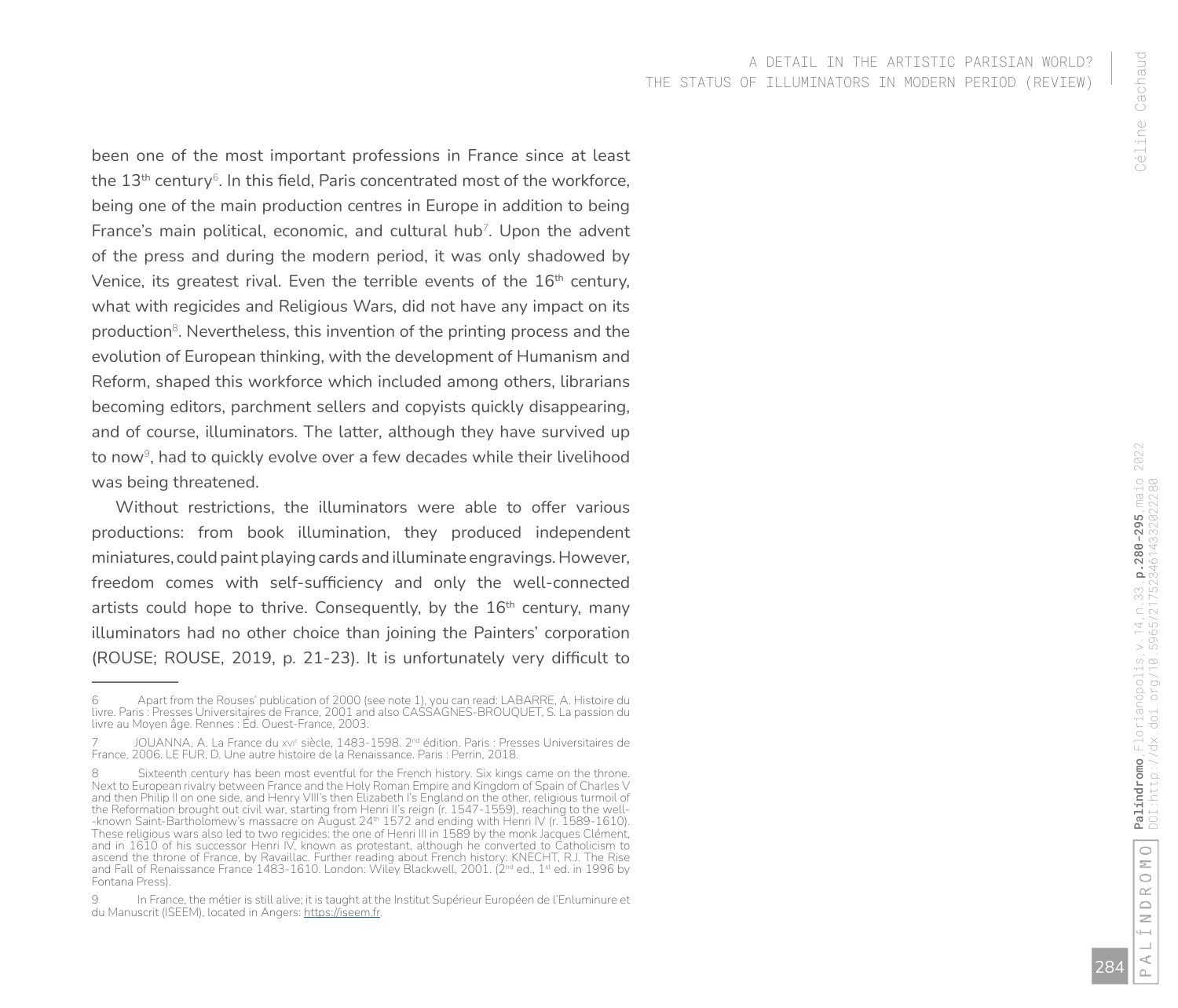decipher whether these multitalented artists were considered painters first or illuminators: while Flemish born Noël Bellemare (a. 1512-1546), may have qualified as the latter, his fellow countryman Jean Clouet (a. 1515-1540), may have been deemed the former instead. If they were few in the early  $16<sup>th</sup>$  century, the number of painters-illuminators quickly increased in time, enough for them to petition King Henry IV for their own corporation in 1608. The King's refusal would lead to even more illuminators entering the Painters' corporation.

This versatility in their production was necessary for them to thrive. Thus, many illuminators were given several titles. Among the 500 names in the Register of the Rouses' publication here reviewed, 135 are known to have at least another string to their bow: 70 of them were painters, 8 were carvers, 29 were also *enlumineur en taille douce*, producing engravings and illuminating them, and some of them were called embroiderer-illuminator (ROUSE; ROUSE, 2019, p. 25-26; 40). The objects which they worked on also varied considerably and, from the early 17<sup>th</sup> century, many craftsmen specialized themselves in painting on fans (like Charles Binet and Charles Delafont), crystals, enamels, and so on. Consequently, if we disregard the circa 50 other book-trade craftsmen still within the book-trade, more than half of the illuminators had at least one more activity, that is to say more than 200 craftsmen out of the circa 500 names of the Rouses' Register. This plurality of titles perfectly illustrates the necessity of evolution for these originally bookpainters, but also shows how the University was quickly seeing the lack of necessity to protect them, now that they proved no longer useful to the book trade. Only few of them remained in its vicinity, adding gilding, printing and parchment-making to their illuminating skills.

This skilfulness became ever more important when shared among the different members of a family. This publication's authors have analysed the case of three important families, whose history had remained relatively overlooked: the Hardouin, the Chuppin and the Richer. Between the 16<sup>th</sup>

285

Céline Cachaud

Céline Cachaud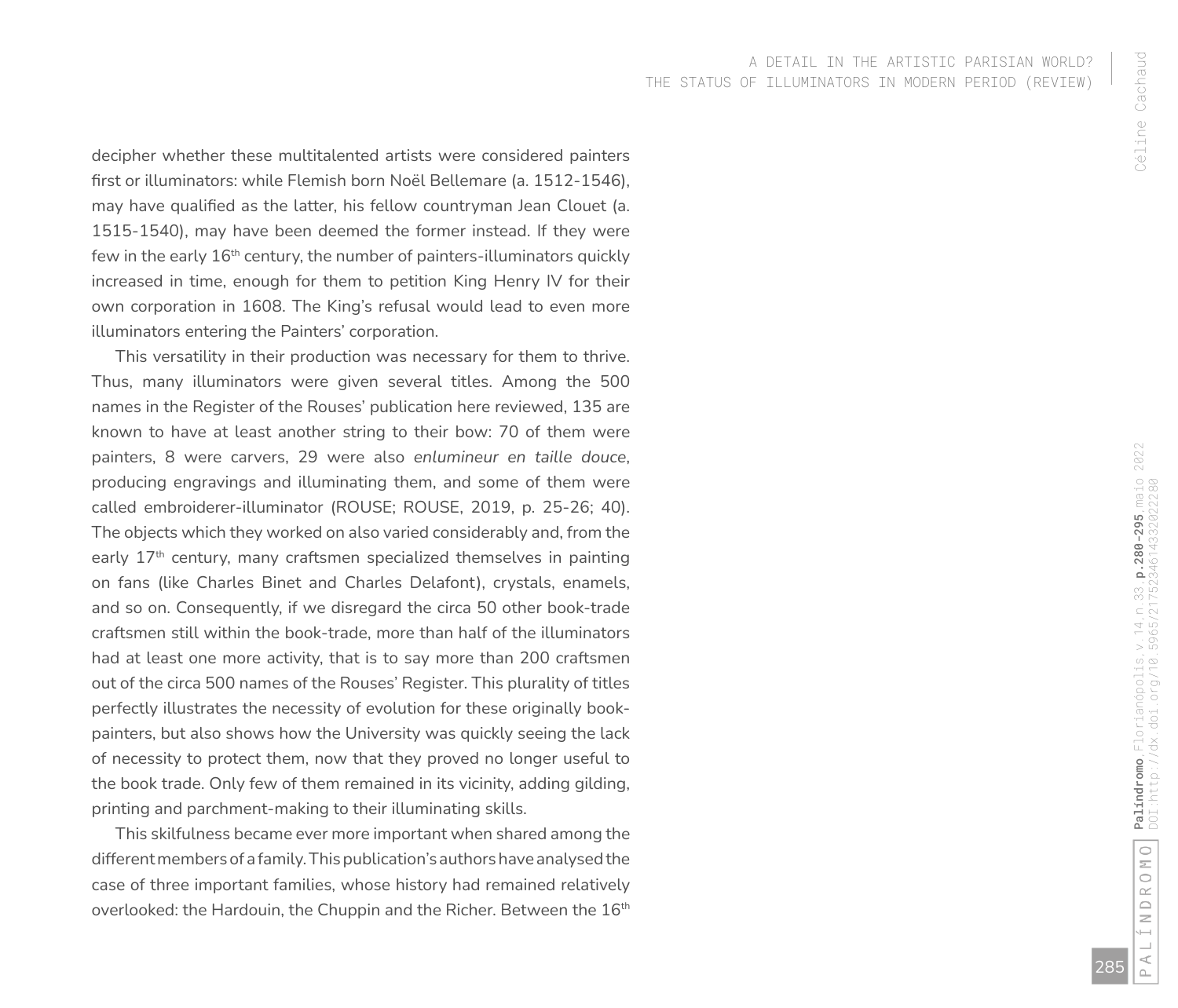Céline Cachaud Céline Cachaud

and the early 18<sup>th</sup> century, approximately fifty families prospered thanks to the exchange of skills between their different members. Indeed, training fees were inexistent in the case of a father passing down his knowledge to a son and heir. The heir would sometimes go to another workshop in order to enhance his abilities and would come back to work in the family trade. In doing so, these families could respond to specific requests, with no further expenses, as the commission could be entirely produced among relatives.

Besides, partnerships seem to have been one of the important ways to thrive. They allowed artists to share expenses and profits, and to sign more substantial contracts. The latter enabled them to benefit from large orders like the illumination of prestigious books in several volumes for instance. These partnerships could have been short-termed, ending at the end of the commission, or long-termed, such as the one between illuminators Geoffroy Ballin, Jean Pignot and wood-engraver Jean de Gourmont mentioned by the authors (ROUSE; ROUSE, 2019, p. 65). This lifelong partnership aimed at producing prints to be sold, of which Ballin and Pignon would be the designers, and Gourmont the engraver and possibly printer. However, these long-term partnerships were quite exceptional, and short-term ones, around a particular commission, were more usual.

The evolution in the illuminators work influenced the entire community around the University. As the separation with the librarians was now complete, they moved closer to the printers, gilders and goldsmiths, but also closer to their possible commissioners, settling down in the vicinity of the Louvre palace, on the *Île de la Cité*, where Notre Dame stands still, and in the neighbourhood of Saint Paul, now called the *Marais,* where the fashionable elite of the 17th century build their *hotels particuliers*.



#### **FIGURA 1.**

Jean-Pierre Rousselet, *The Agony in the Garden,* circa 1720-1730, gouache and gold leaf on vellum. Los Angeles, Getty Museum, Ms. Ludwig V 8 (83.MG.83), fol. 2v (Public domain : http://www.getty.edu/art/collection/objects/3146/jean-pierrerousselet-the-agony-in-the-garden-french-about-1720-1730/)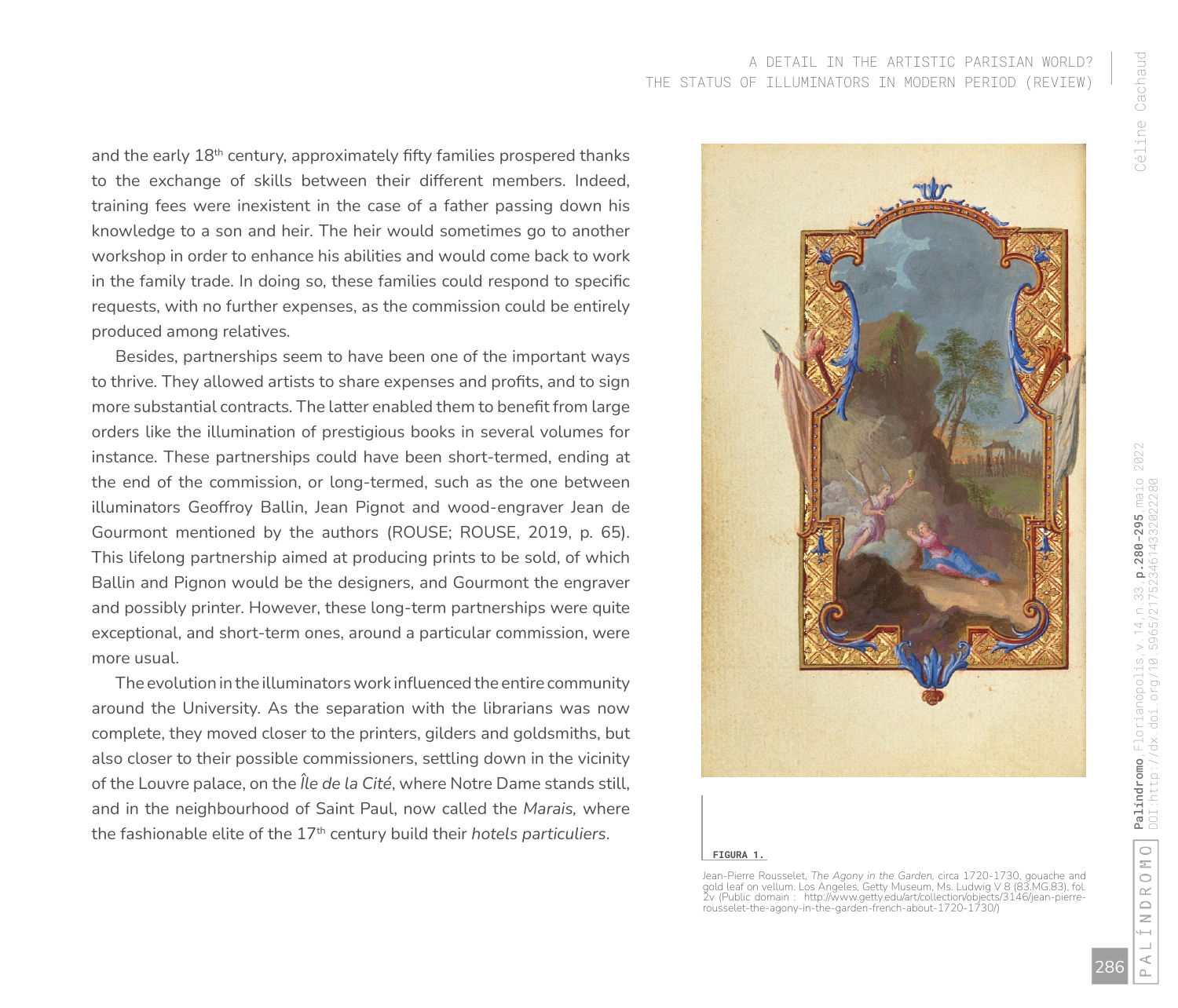The evolution of the book-trade's craftsmen can only be deciphered thanks to the archival records. Unfortunately, very little documentation concentrates on them. A small number of after-death inventories give us a better understanding of their workshop practices and materials. Apprenticeship contracts confirm that several of these workshops were indeed thriving. For instance, illuminator Nicolas I du Hanot, known only between 1543 and 1547, took no less than three apprentices over this short period of time. Jean Le Gay (or de Quay), active between 1539 and 1551, took four apprentices between 1539 and 1549 (ROUSE; ROUSE, 2019, p. 106, 190, 218-219). To these examples may be added those of painters who also practiced the art of illuminating, like court painter François Clouet (c. 1510-1572), of which we only know two apprentices, but who may have had many in order to take on all the commissions he received from both court and city<sup>10</sup>. The latter is not included in the Rouses' Register, unlike his father Jean Clouet, although he is known for having practiced this art, if the attribution to him and his workshop of the miniature portraits in the *Book of Hours of Catherine de Medici* (Paris, *Bibliothèque nationale de France*, NAL 82) and the many independent miniatures do stand. In a time when both illuminators and miniaturists were still considered one and the same, he ought to have been included.

Unlike for the painting in oils, almost no business-related documentation (contracts, receipts, inventories) are preserved. Extant contracts deal with illuminated books, given that they entailed considerable expense for materials (including gold) and wages. Here will be mentioned the contract between Bonaventure Mezoulle, illuminator, and Anthoine Fayet, vicar at Saint-Paul's church (Paris, *Archives Nationales*, MC/ET/CV/296, dated April 1<sup>st</sup>, 1606) (ROUSE; ROUSE, 2019, p. 86). However, by the end of the 16<sup>th</sup> century, illuminated books were the least important part

<sup>10</sup> Cachaud C. « François Clouet ». *Recensement de la peinture en France au XVIe siècle,* 2021 [Online, visited January 28th 2022] : <u>https://agorha.inha.fr/ark:/54721/675bda0a-713e-4fcb-aae9-6a-</u><br><u>c45ef218a0</u>. Extensive bibliography is indicated.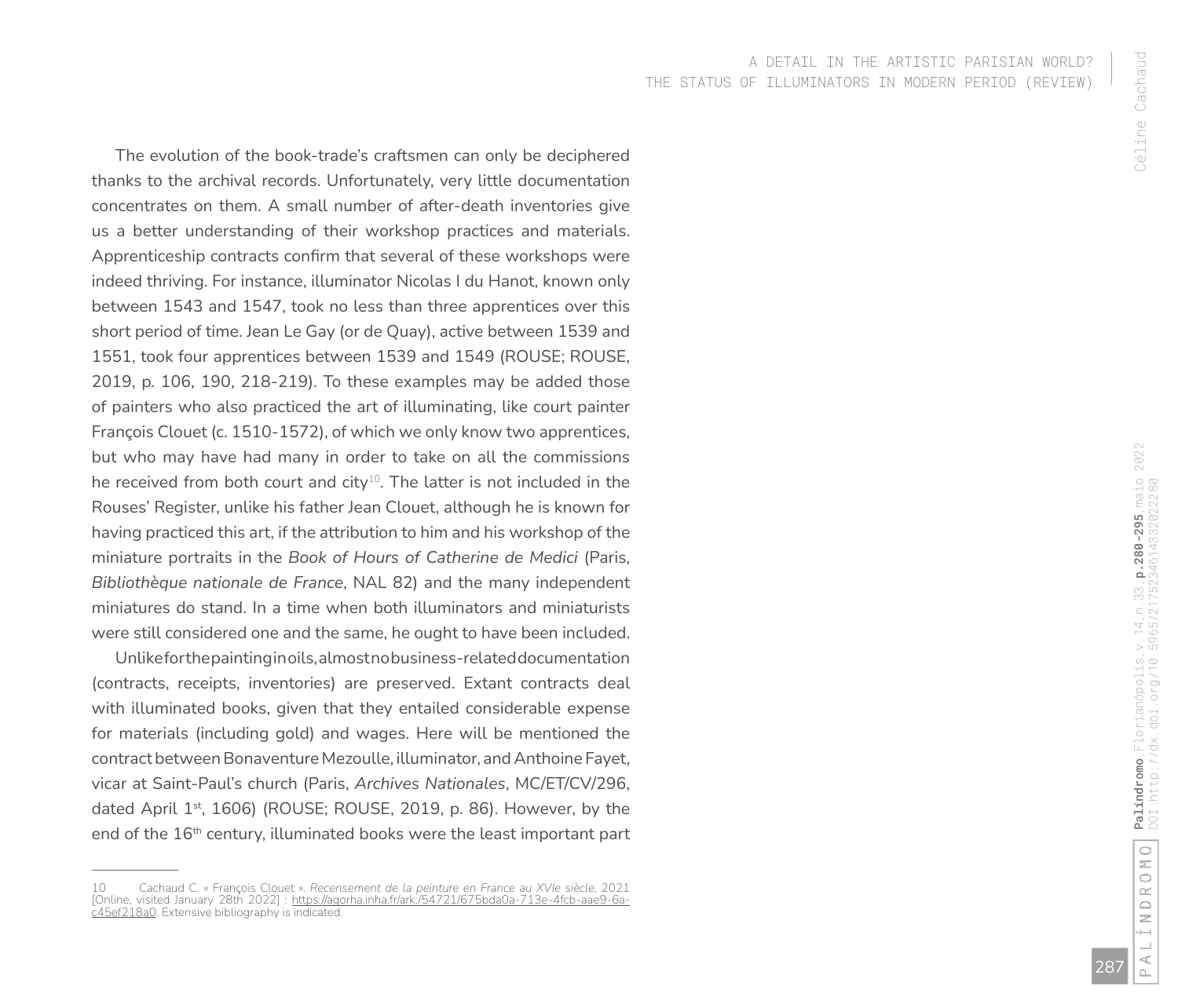of their work; they spent their time producing small *tableaux enluminés* or *tableau en parchemin*<sup>11</sup>, illuminated prints and portrait miniatures. As mentioned by the authors: "An *enlumineur* was someone who made small, coloured pictures" (ROUSE; ROUSE, 2019, p.49). These artworks were unfortunately considered economical, low-valued, and quickly done, although they depicted with minute precision and great details, many scenes and portraits that traditional painters spread on walls, canvases and larger wooden panels.

There lie the limits of the Rouses' publication. As too few archives are preserved, it is very difficult to acknowledge the actual production of these craftsmen. In the  $16<sup>th</sup>$  century, illuminating book was still a great part of their work, hence hundreds of them are documented, but this craft declines quickly during Louis XIV's reign (r. 1643-1715), despite the King's commissions. In addition, we should consider that only about 300 portrait miniatures which were painted in France between 1520 and 1630 are known<sup>12</sup>. Hundreds more must have been produced but only a very few are actually documented. Even less seem to have been preserved for the  $17<sup>th</sup>$  century, as many "portrait miniatures" were produced by enamellers, such as in Toutain's and Petitot's workshops, or in oil on copper in painters' studios – and those pieces are not considered "miniatures"<sup>13</sup>. Next to the books illumination and the independent little

<sup>11</sup> Coyecque, E. *Recueil d'actes notariés relatifs à l'histoire de Paris et de ses environs au XVIe siècle. T. II 1532-1555.* Paris : Imprimerie nationale, 1923, n° 3760 and n° 3770 [Online, last visited on January 22nd] :

https://www.siv.archives-nationales.culture.gouv.fr/mm/media/download/FRAN\_ANX\_008001.pdf .

<sup>12</sup> This author is currently undertaking research on French Renaissance portrait miniatures: CA - CHAUD, C. Le portrait miniature sur vélin à Paris au XVIe siècle: Renaissance, développement, déclin. PhD thesis project, supervised by Prof. F. Elsig, University of Geneva. It ought to be defended in 2025.

<sup>13</sup> Miniature painting is defined by its technic above all else, painted with water-based colours on smooth support, such as vellum and then ivory. Although these oils and enamelled little portraits are generally exhibited with the other traditional miniatures, they are often studied separately, even if they are commissioned by the same people, and have the same functions. About enamelled miniatures, see M. Bimbenet-Privat's publications including Les Orfèvres et l'orfèvrerie de Paris au XVIIª sièçle, Paris, 2002 and « Une famille d'orfèvres parisiens au XVIe siècle, les Toutain », Bibliothèque de l'École des Chartres, 1983, vol. 141, n° 1, p. 91-115 [Online, visited January 18th 2022] : https://www.persee.fr/doc/ bec\_0373-6237\_1983\_num\_141\_1\_450293 . See also CLOUZOT, H. La miniature sur émail en France. Paris : Éditions Albert Morancé, 1928, and his Dictionnaire des miniaturistes sur émail, Paris : Éditions Albert Morancé, 1924.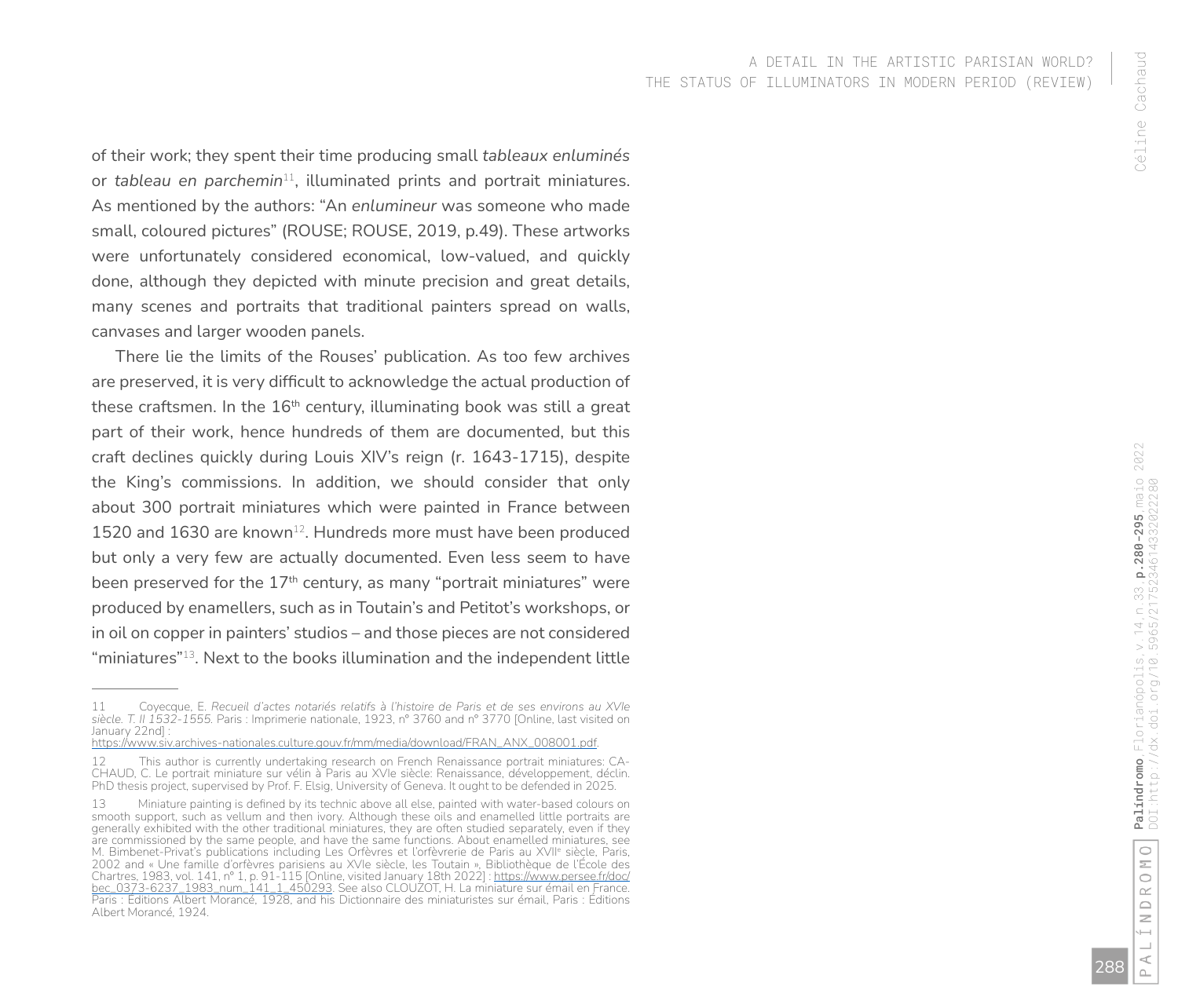miniatures, these craftsmen also produced illuminated painting, these aforementioned *tableaux en parchemin*, also called "cabinet painting"<sup>14</sup>. They were the cheaper version of the paintings on wood or canvas, but more refined than the prints. Very few examples have survived, and it is still very difficult to discern which of these are illuminated paintings and which are illuminations torn from their book. In the former category can be integrated: portraits, history painting on vellum, botanical and animal plates, maps, even costume designs, and so on. Consequently, it is through archival research, as the authors of this publication have brilliantly done, and through the study of the illuminated artworks that are preserved, that a more exhaustive register could have been offered.

Indeed, the late  $16<sup>th</sup>$  and  $17<sup>th</sup>$  centuries witness a shift into this profession, clearly visible in the Rouses' publication by the absence of many miniaturists, although the actual word "miniature" doesn't appear in French texts before the first half of the  $17<sup>th</sup>$  century<sup>15</sup>. However, the word *enluminure* is known in the French language since, at least, Dante Alighieri's days<sup>16</sup>. Then, it is commonly used for any production of painting on vellum<sup>17</sup>. By the  $17<sup>th</sup>$  century, the meaning of both words was quite blurred into one another. For instance, Giulio Clovio (1498- 1578), famous illuminator and painter active in Italy is mentioned by André Félibien in his *Entretiens sur les vies et sur les ouvrages des plus excellents peintres anciens et modernes* as such : "*Je ne sçay si* 

<sup>14</sup> For an introduction about cabinet miniatures, see COLDING, T.H. Aspects of Miniature Painting. Its Origins and Development. Copenhagen: Ejnar Munksgaard, 1953, chapter IV.

<sup>15</sup> The earliest French occurrence that we have found is in the *Trésor des deux langues espagnolle et françoise* by César Oudin, published in 1645, translating "miniadura" and the next year in the catalogue of M. de Scudéry's cabinet.

<sup>16</sup> In his *Divina Commedia,* Dante writes: "Oh! Diss'io lui, non se' tu Oderisi, l'onor d'Agobbio e l'onor di quell'arte ch'alluminar chiamata è in Parisi? » which can be translated as « Oh ! I called him, ain't you Oderisi, the honour of Agobbio and the honor of this art that is called illumination in Paris ?" (au thor's translation). ALIGHIERI, D. La Comédie. Paris: Gallimard, coll. Poésie, 2012, p. 532-533, Purgatoire, Chant XI, v. 79-81.

<sup>17</sup> In 1577, feeling himself sick, Flemish-born painter Jooris van der Straeten drew his will, including the debts owed to him, including 24 *écus* by the King of France for two small portraits "enluminez", which actually are miniature portraits. See GRODECKI, C. Documents du Minutier central des Notaires. Histoire de l'art au XVI<sup>e</sup> siècle (1540-1600). Vol. II. Paris: Archives Nationales, 1986. p. 213-214, n° 851.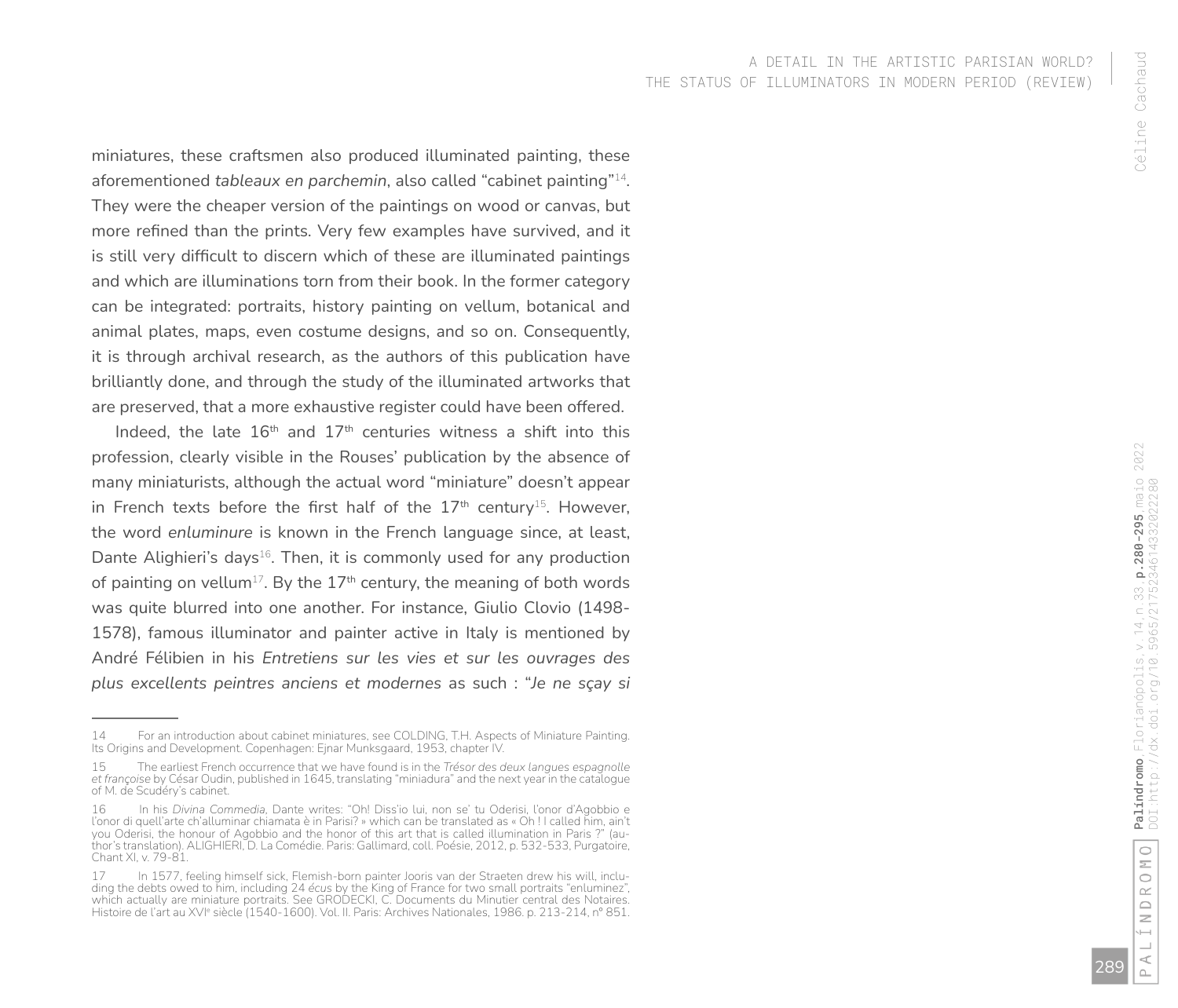*vous vous souvenez d'un JULIO CLOVIO qui travailloit excellemment de miniature*"<sup>18</sup>. Although the word miniature is used, Clovio was, in fact, an illuminator who mainly painted in books, but also produced independent paintings and miniatures. This can be confirmed in his oil portrait by El Greco, dated 1571 (Naples, Capodimonte museum, Q 191), in which he

is shown holding a miniature, and by his own self-portrait on vellum, painted in 1528 (Vienna, *Kunsthistorisches Museum*, unknown inv. n°  $4202$ <sup>19</sup>. This example corroborates how porous the concepts behind such words as illumination and miniature were.

Consequently, the Rouses' Register includes famous portraitist Jean Clouet (d. 1540), active at King Francis I's court, but not his son François as mentioned before, even though he was as gifted – or possibly more – than his father (Fig.2). This is also why there is an entry for Pierre Dumonstier, for he was found as *enlumineur* in the archives, yet none for either his father Geoffroy, or his brother Côme, who were much more active in this field than him but probably could not be found mentioned as such in the archives $20$ .

By the 17<sup>th</sup> century, we notice that the break-up between illuminators and miniature painters seems to have been effective, although it is not explained in Rouses' publication. The former worked mainly on books and prints, the later worked on independent vellums. However, several artists painted on both mediums and appear in the Register, like Daniel Rabel (1578-1637), who painted a book of botanical plates in 1624 (Paris, Bibliothèque nationale de France, Estampes, Ja 19) as well as



#### **FIGURA 2.**

Jean Clouet. *Charles de Cossé* (1506-1563), count of Brissac, c. 1535, gouache and gold on vellum, 37 mm d. New York : The Metropolitan Museum of Art, inv. 35.89.1 (public domain : https://www.metmuseum.org/art/collection/search/435915)

<sup>18</sup> Vol. III, published in 1679, p. 120. "I don't know if you recall a Julio Clovio who worked brilliantly in miniature" (author's translation).

<sup>19</sup> FALOMIR, M. (dir.). El retrato del Renacimiento ; exh. cat. Museo nacional del Prado, Madrid, June 3<sup>rd</sup> to September 7<sup>th</sup>, 2008. Madrid, Museo Nacional del Prado and Ediciones el Viso, 2008. p. 296, n° 71,

<sup>20</sup> AVRIL, F., REYNAUD, N. ; CORDELLIER, D. (dir.) Les enluminures du Louvre. Moyen-Age et Renaissance, catalogue raisonné. Paris : Hazan et Louvre Editions, 2011, p. 260 but also, BEGUIN, S.(dir.). Dictionnaire de la Renaissance. Paris: Albin Michel, 1998, p. 279. The Dumonstier family is known since the late 15th century with Jean Dumonstier, illuminator working in Rouen.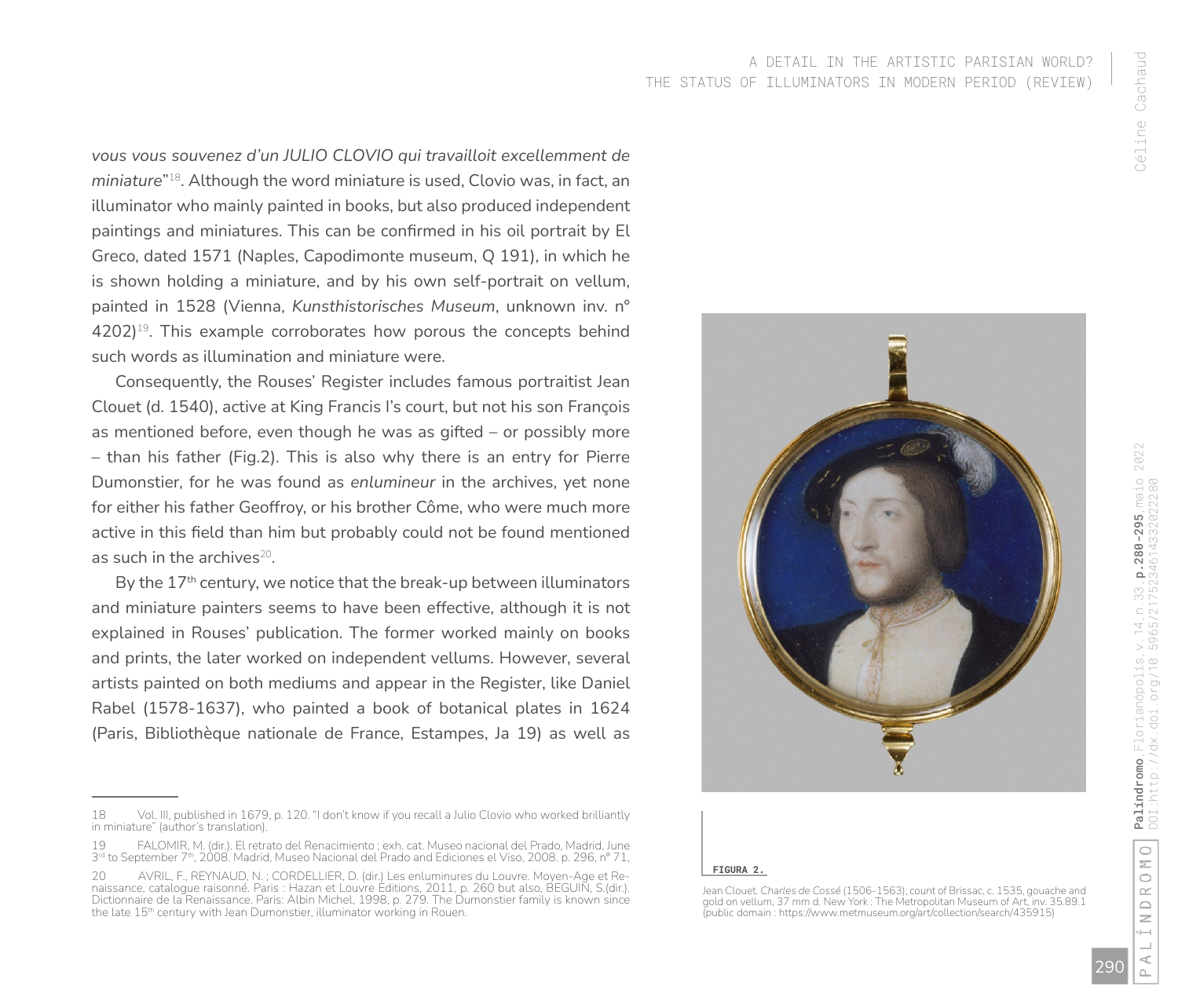miniatures<sup>21</sup>, but also the entire family of Duguernier, all known as enlumineurs, although some worked chiefly as miniaturists (Fig.3). Nevertheless, those who have been categorized as miniature painters such as Pierre Paupelier (1621-1666), active do not appear in the Register<sup>22</sup>.

Finally, to know more about the status of illuminators, one last forgotten family ought to be added to those considered by the Rouses. As has been formerly raised in introduction, parchment makers also have their place in the Register, and the Roussel family seems to have been missed. On January 14<sup>th</sup> 1549, Robine Boulanger, widow of Robert Roussel, also named Raoulet Roussel, gave up the house she lived in with her husband on *rue des Noyers* and settled down "*aux fossés de la porte Saint-Victor*", maybe at Philippe Marchand's tavern, who acted as executor of the late Raoulet Roussel's will<sup>23</sup>. On the following  $19<sup>th</sup>$ , the latter received 32 pounds to be given to the widow as result of the sale of the house that the family left upon Roussel's death $24$ . This Robert or Raoulet Roussel left two sons, one also named Robert, here known as Robert III, already settled as a parchment maker as his father, and one Zacharie, aged fourteen years old, placed in Gilles Anguier's workshop, master painter, only two months after the sale of the house<sup>25</sup>.

The family links with the painters' corporation do not stop there. Upon Raoulet Roussel's death, another painter, Nicolas Chevalier, is appointed as the children's guardian, as mentioned in the document dated January 14<sup>th</sup>. It is not known whether Zacharie enters the corporation. He appears again in April 1560, this time in the *Fichier Laborde*, baptizing his daughter Marie with his wife Simone Lemoine, while living on *rue Saint-*

25 *Ibid,* n° 5196



#### **FIGURA 3.**

⋖

<sup>21</sup> The Louvre Museum has recently been given a miniature ascribed to Daniel Rabel : "Le musée du Louvre acquiert 25 oeuvres", Press release, November 4th, 2021 [Online, visited January 28th 2022] https://presse.louvre.fr/le-musee-du-louvre-acquiert-25-oeuvres/

<sup>22</sup> Even though Troyes was described by Félibien in the same words as Clovio's, mentioned earlier. See *Entretiens*… op. cit., 1688, Vol. V, p. 181.

<sup>23</sup> Covecque, op. cit., nº 5155

<sup>24</sup> *Ibid,* n° 5158

Daniel Rabel and workshop, *Heroicomical costume,* between 1614 and 1634, brown ink and pen, grey wash, gouache, watercolour, gold and silver on unknown medium pasted on paper, 264x158. Paris, musée du Louvre, Edmond de Rothschild collection, inv. 1689/DR / Recto (Photo by C. Cachaud, December 2021, public domain)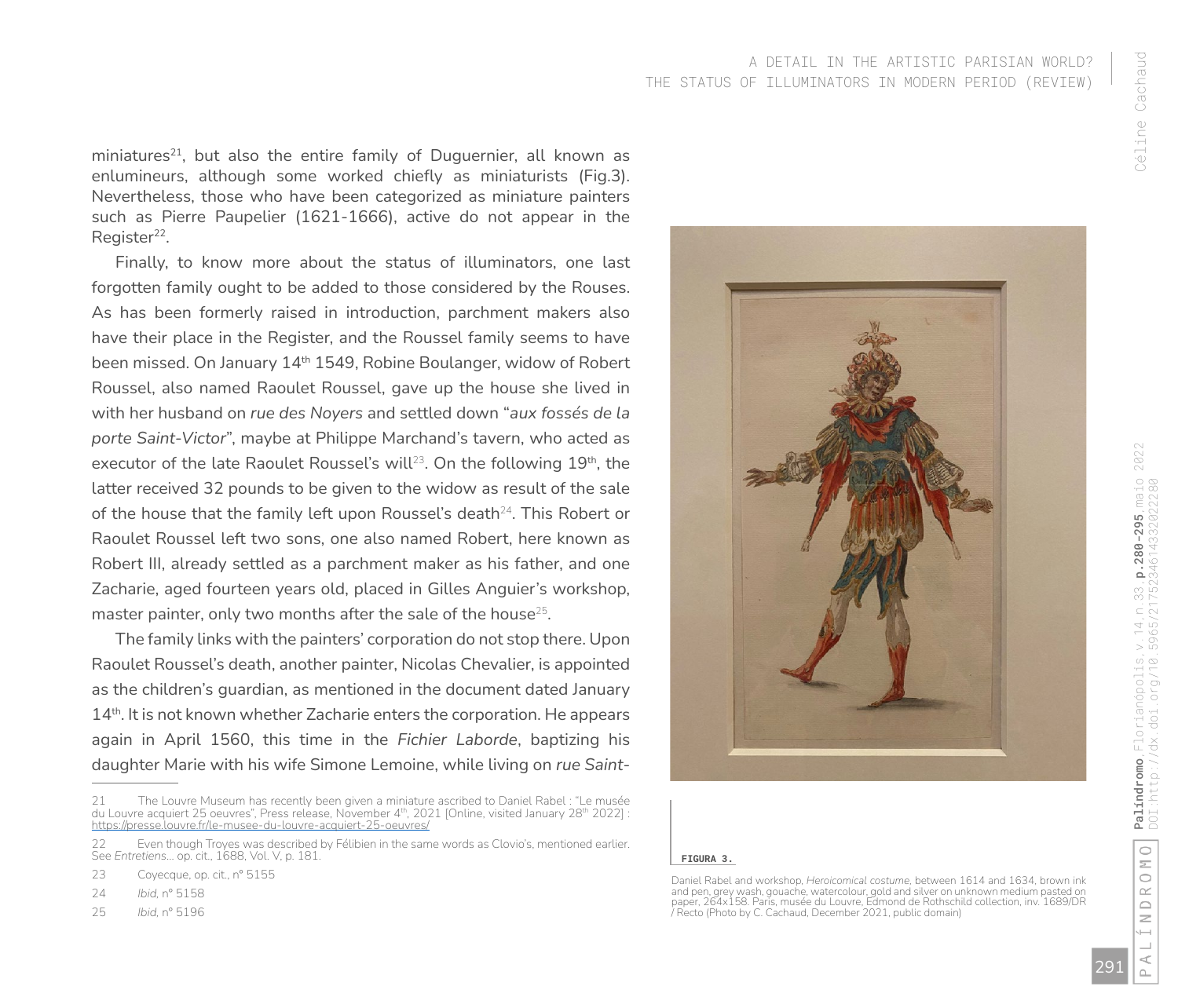*Honoré*. He is mentioned as a simple "painctre"<sup>26</sup>. No further information is available about the Roussels as parchment makers, but it ought to be brought to light that other Roussels were known as members of the painters' corporation in Paris, during the same period.

Another Roussel, Robert lived as a master stained-glass maker between 1525 and 1541 and died before 1544<sup>27</sup>. A couple decades later, a second Robert Roussel – here known as Robert II – is known as a painter, working for Claude Gouffier, *Grand Ecuyer du Roi*, painting portraits and decorations<sup>28</sup>. Although no evidence can be offered here to confirm a link between these three Robert Roussel, it is still possible to hypothesize that they all three belonged to one and the same family. Robert I, the stained-glass maker, may have been a brother of Robert/ Raoulet Roussel the parchment-maker. Robert II Roussel, the painter, could have been a son of either, acting as a Master Painter as early as 1559. The family would have been complete with another parchmentmaker, the young Robert III Roussel, son of Raoulet, and his brother Zacharie, also a painter $29$ .

If these links were to be confirmed, this family would be the epitome of the relationships between painters and the book-trade profession according to the Rouses. Painters could rely on parchment-makers for their materials, and on the illuminators to help them securing important commissions such as the books decoration. Indeed, I agree with Rouses' analysis of the reasons why, in 1608, the Parisian illuminators were

<sup>26</sup> *Fichier Laborde,* NAF 12182, n° 59601.

<sup>27</sup> LEPROUX, Guy-Michel. La Peinture à Paris sous le règne de François l<sup>er</sup>. Paris : Presses de l'Université Paris-Sorbonne, 2001. p. 187.

<sup>28</sup> Les Trésors du Grand Ecuyer. Claude Gouffier, collectionneur et mécène à la Renaissance. Ca talogue d'exposition : Écouen, Musée National de la Renaissance, 16 novembre 1994 - 27 février 1995. Paris : Réunion des Musées Nationaux, 1994, p. 92.

<sup>29</sup> Nevertheless, the family name « Roussel » seems to have been quite common in  $16<sup>th</sup>$  and  $17<sup>th</sup>$ centuries Paris, even though is has many spellings, adding more difficulties to the task. A great family of goldsmiths with the same name thrived contemporaneously for at least a hundred years (1550s-1650s), but no links have been found between them and the painters/parchment-makers. According to the *Fichier Laborde,* there were also printers, master gilders and librarians. There is a possible link between the gil - ders and the goldsmiths, as they invite similar godparents to the christening of their children.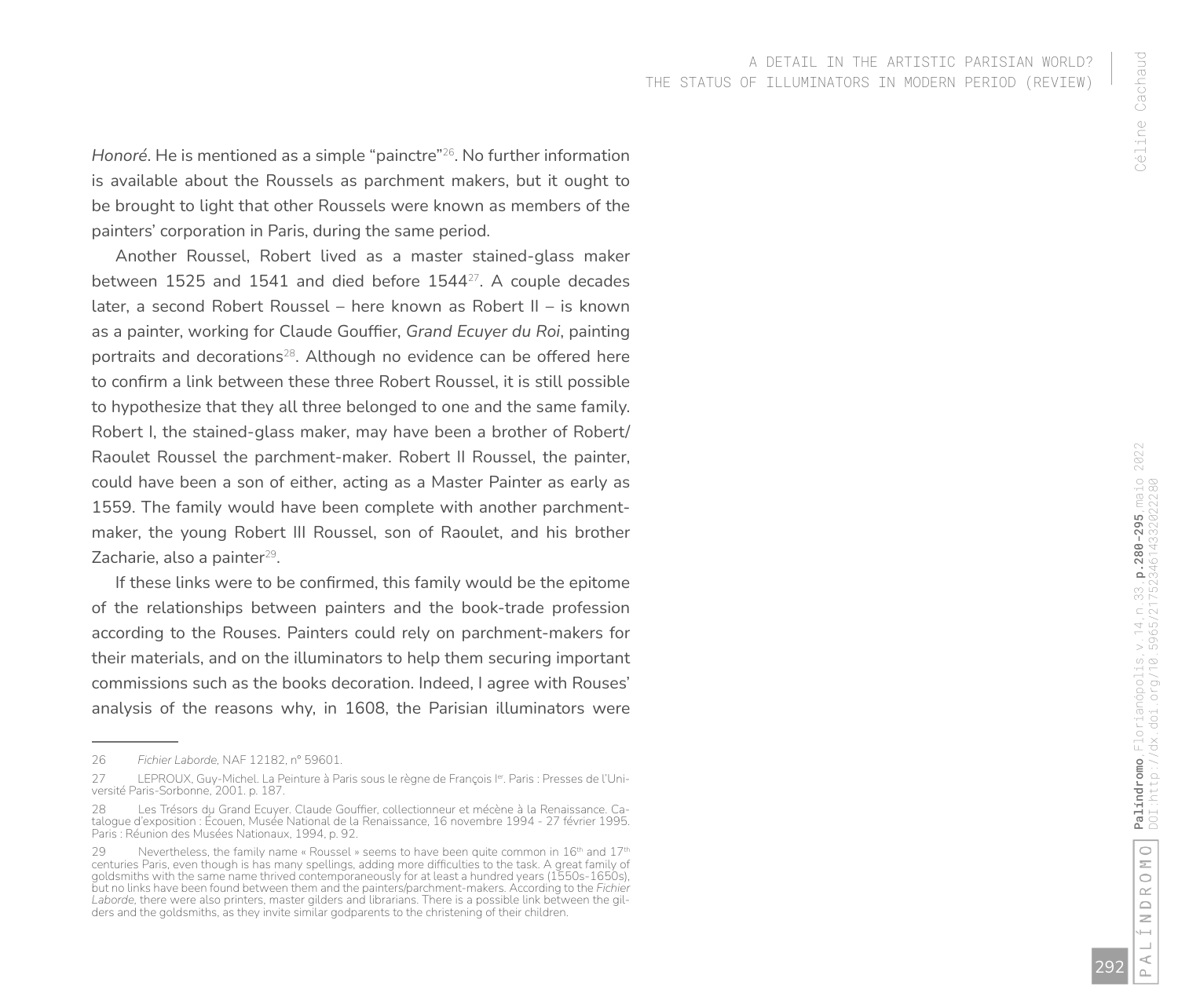### A DETAIL IN THE ARTISTIC PARISIAN WORLD? THE STATUS OF ILLUMINATORS IN MODERN PERIOD (REVIEW)



#### **FIGURA 4.**

French school, after François Clouet. *Equestrian portrait of Charles IX* , late 16th century, gouache and gold on vellum, 282x213 mm. Stokholm, Nationalmuseum, NMB1668 (Photo by Anna Danielsson / Nationalmuseum, licence CC-BY-SA :

> $\stackrel{\triangle}{\scriptstyle \vdash}$ 293

INDROMO

 $\overline{\phantom{0}}$ 

<code>Palíndromo</code>,<code>Florianópolis</code>,<code>v.14</code>,<code>n.33</code>,<code>p.280-295</code>,<code>maio 2022</code> DOI:http://dx.doi.org/10.5965/2175234614332022280

**Palíndromo**, Florianópolis, v.14, n.33, **p.280-295**, maio 2022<br>DOI:http://dx.doi.org/10.5965/2175234614332022280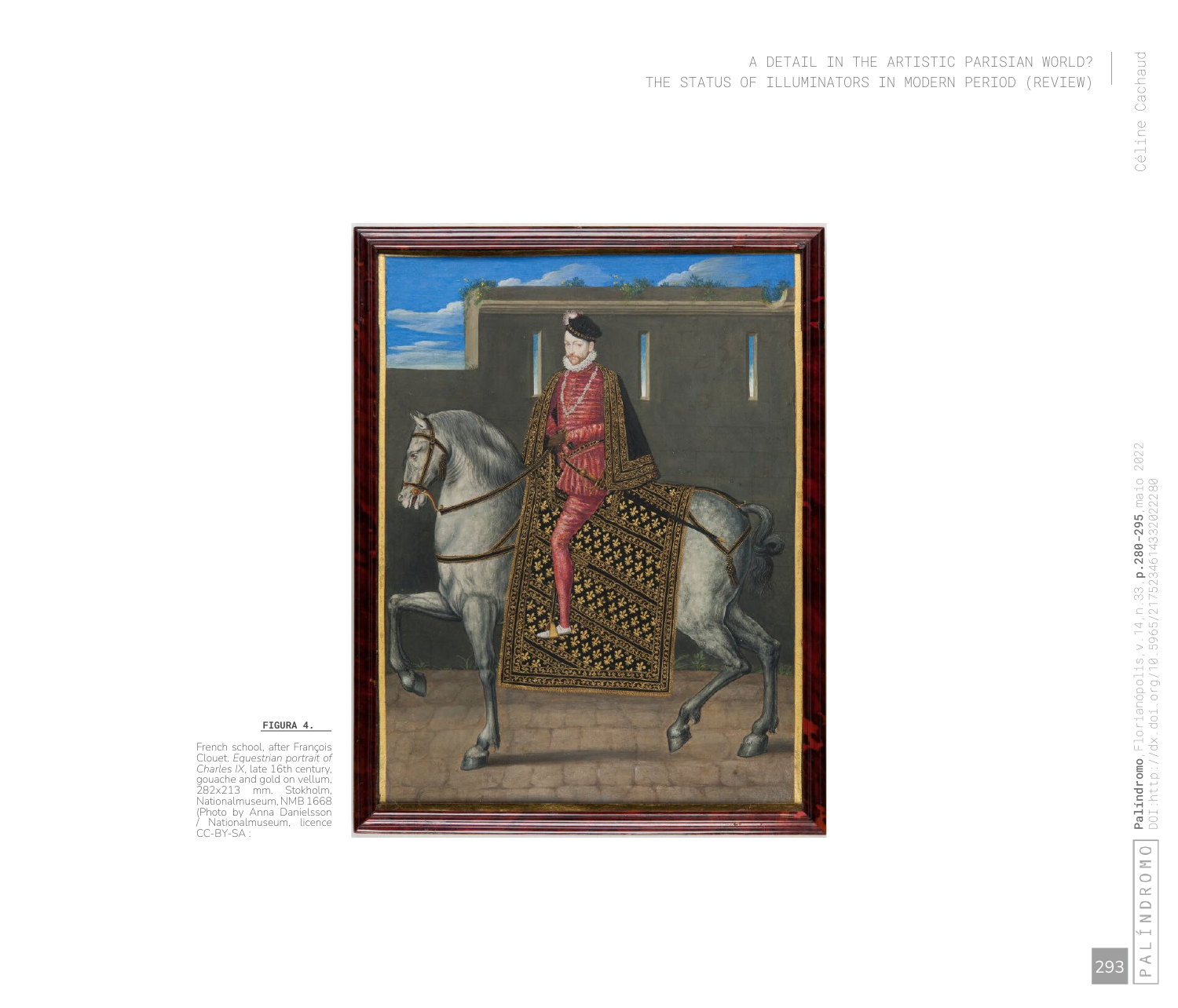refused by King Henry IV to form a corporation and prosper separately from painters: they were quite sought out, and their being independent threatened the Painters' corporation. Officially, the reason for this refusal was that it "would be harmful to the welfare of gifted poor gentlemen and ecclesiastics who earned a living by teaching this art" (p. 23). It is possibly one of the reasons, but the main seems to be that the creation of this *maîtrise jurée* could have prevented the painters from receiving these luxurious commissions for the production of illuminated books, and the revenues that went with them, for indeed such similar cases of painters living out of the corporation were known in Paris at the same period.

To conclude, Richard H. and Mary A. Rouse's study and Register are thorough and bring new knowledge to light, including not only findings from research in the *Fichier Laborde* but also discoveries of the following publications who added information to this up-to-now much forgotten artistic profession, from Ernest Coyecque's *Recueil d'Actes notariés* (pub. 1905-1923) to Guy-Michel Leproux's *La Peinture à Paris sous le règne de François* Ier (pub. 2001), including Catherine Grodecki's findings (pub. 1986, see note 21) and Marie-Antoinette Fleury's similar book for the 17th century (I pub. 1969, II unpublished). The important collection of archival records made available to the reader highly compensates the lack of actual artworks and attributions, common for this era. Many of them will remain anonymous or lost through history. Moreover, not only the authors have studied the Parisian illuminators but also all the *métiers* surrounding them: the Register includes parchment makers, editors, book binders, scribes, etc.

The *Fichier Laborde* highlights the individual stories of these people: christenings, marriages, deaths, and such. Added to the businessrelated information provided by the various studies and transcriptions of the archival records preserved in the *Archives nationales* in Paris, the Rouses' publication gives life to an important artistic community of the French capital. Indeed, during their lifetime, these were not the

294

Céline Cachaud

Céline Cachaud